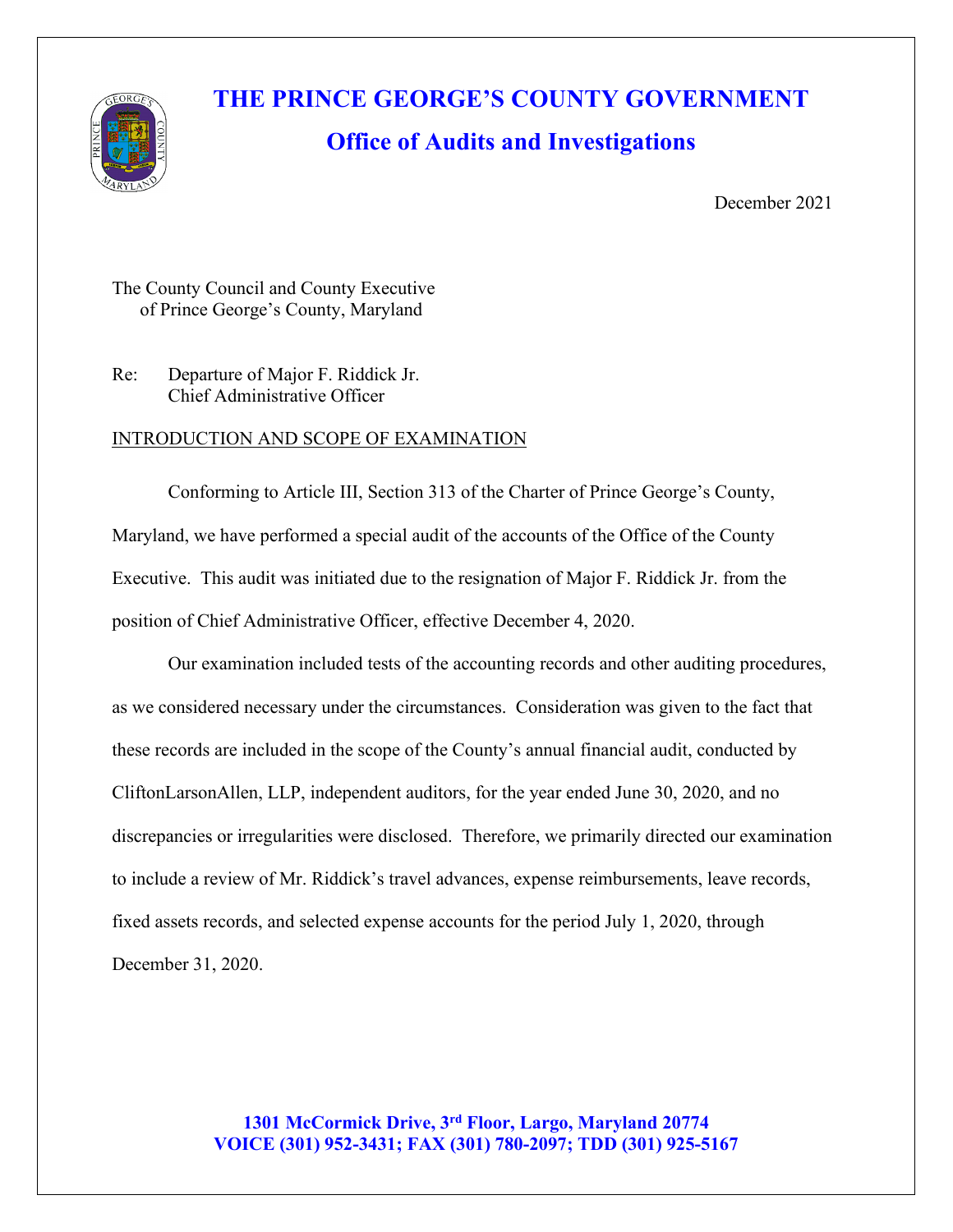#### The County Council and County Executive Page 2

#### FINDINGS, COMMENTS, AND RECOMMENDATIONS

#### Expenditures, Encumbrances, and Commitments

As of December 31, 2020, total expenditures and encumbrances did not exceed total appropriations for the Office of the County Executive. A statement of expenditures, encumbrances, and commitments compared with appropriations for the Office of the County Executive, for the period July 1, 2020, through December 31, 2020, is presented on Schedule 1 of this report.

#### Travel Advances and Expense Reimbursements

We reviewed the travel advance records maintained by the Office of Finance, Accounting Division, for the period July 1, 2020, through December 31, 2020, and determined that Mr. Riddick did not have any unsettled travel advances at the time of his retirement. We also reviewed expense reimbursements paid to Mr. Riddick for the period July 1, 2020, through December 31, 2020, and found no discrepancies or irregularities.

#### Leave Records and Final Pay

We verified the final pay computations for Mr. Riddick based on leave records maintained by the Payroll Section of the Office of Finance and verified the salary and hourly rate of pay maintained by the Office of Human Resources Management. We determined that the annual leave compensation was computed correctly and found no discrepancies or irregularities. Fixed Assets and Non-Fixed Assets

The Capital Assets Manual, prepared by the Office of Finance and the Office of Central Services, requires the Office of Central Services' General Services Division to perform an exit inventory of capital (fixed) assets and report findings to the Director of the Office of Central Services, upon the departure or transfer of a Department/Agency Head. The Office of Central Services is required to take the necessary steps to recover any missing asset or seek restitution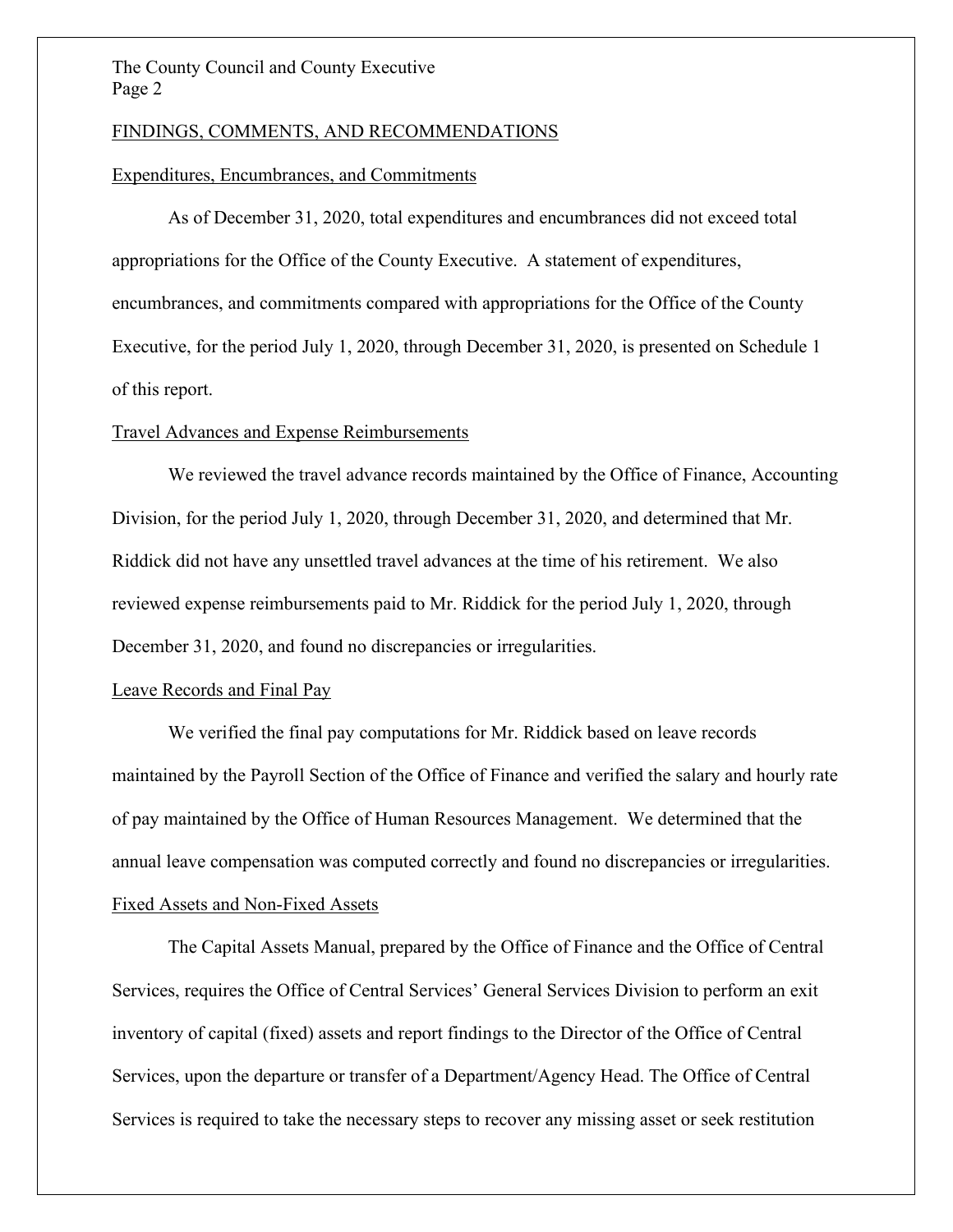#### The County Council and County Executive Page 3

for the value of the assets. We contacted personnel within the Office of Central Services' General Services Division and Fleet Management Division and determined that there were no fixed assets assigned to Mr. Riddick.

Our review also included the verification of County issued non-fixed asset items such as a cell phone, personal digital assistant, a County identification and security card, keys, a laptop computer/equipment, etc. This review included an examination of personnel records maintained by the Office of Human Resources Management (OHRM) and the Office of Finance's Payroll Section on terminated employees. When an employee separates from County service, an Employee Separation Form (PGC Form #4281) is filled out by the employee as a part of the exit process. This form (PGC Form #4281) records the return of assigned County personal property and normally a copy can be found in the employee's personnel file. At the time of our review there was an Employee Separation Form in Mr. Riddick's personnel file documenting the return of non-fixed assets that were assigned to him.

#### Financial Disclosure Requirement

Section 2-294 (c) (1) of the Prince George's County Code requires certain officials, employees, and candidates for office (among them the Chief Administrative Officer) to file financial disclosure statements. Council Bill 125-1984, effective February 4, 1985, modified Section 2-294(c) (1) of the County Code, by adding the following requirement:

> "Any official or employee who is required to file a statement and who leaves office or employment for any reason, other than the official's or employee's death, shall file, within sixty (60) days of leaving office or employment, the statement required by this Section, for the calendar year immediately preceding, unless a statement has previously been filed for that year, and any portion of the current calendar year during which that official or employee held office or employment."

According to the County Code, Mr. Riddick was required to file a financial disclosure within sixty (60) days of leaving office. At the time of our review, Mr. Riddick had filed a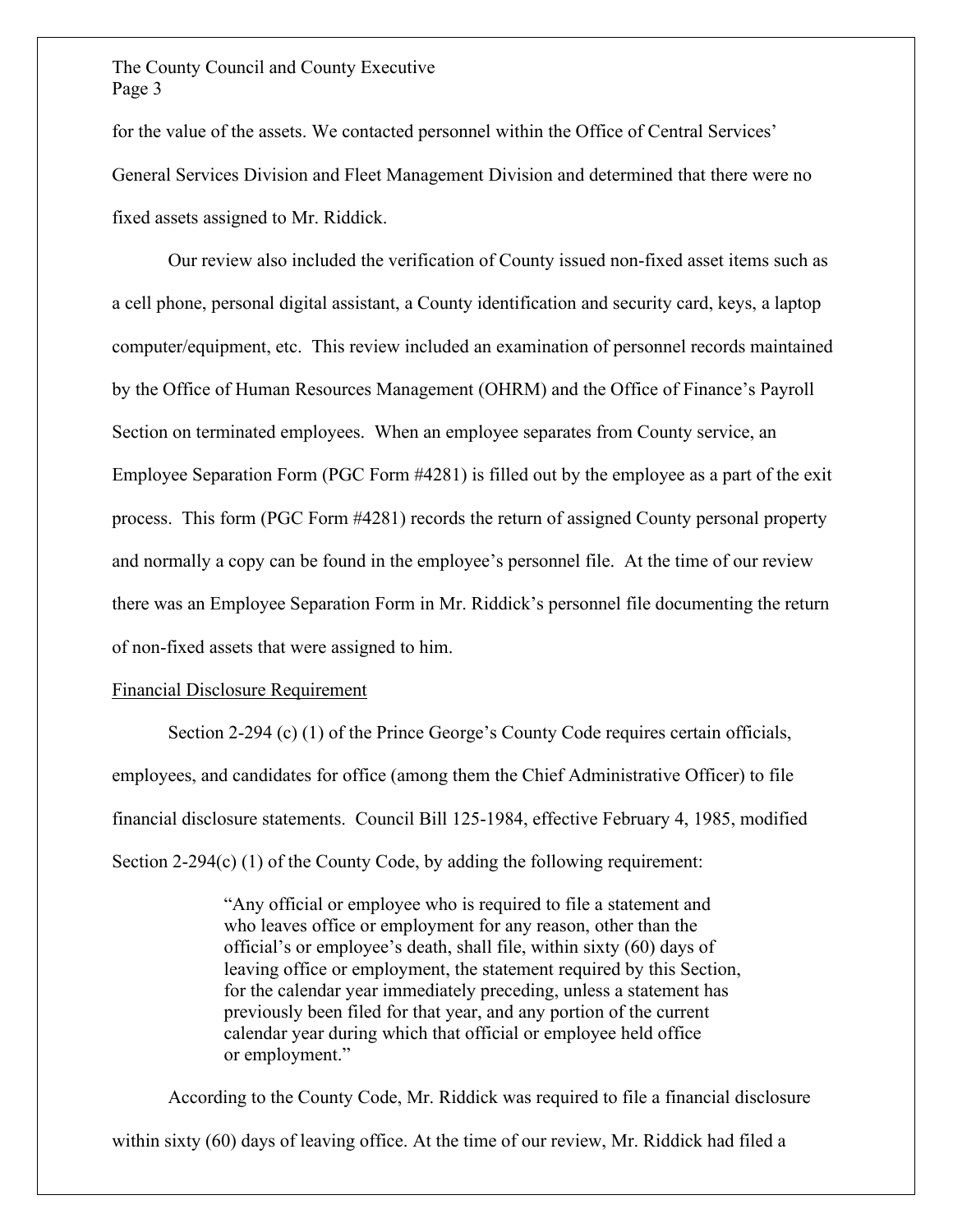The County Council and County Executive Page 4

financial disclosure statement with the Prince George's County Board of Ethics, for the period

January 1, 2020 through December 31, 2020, as required.

Justpse St

Turkessa Green, CPA, CIA, CISA Deputy County Auditor

Jande

Larry Whitehurst Jr., CPA, MBA, CIA Audit Manager